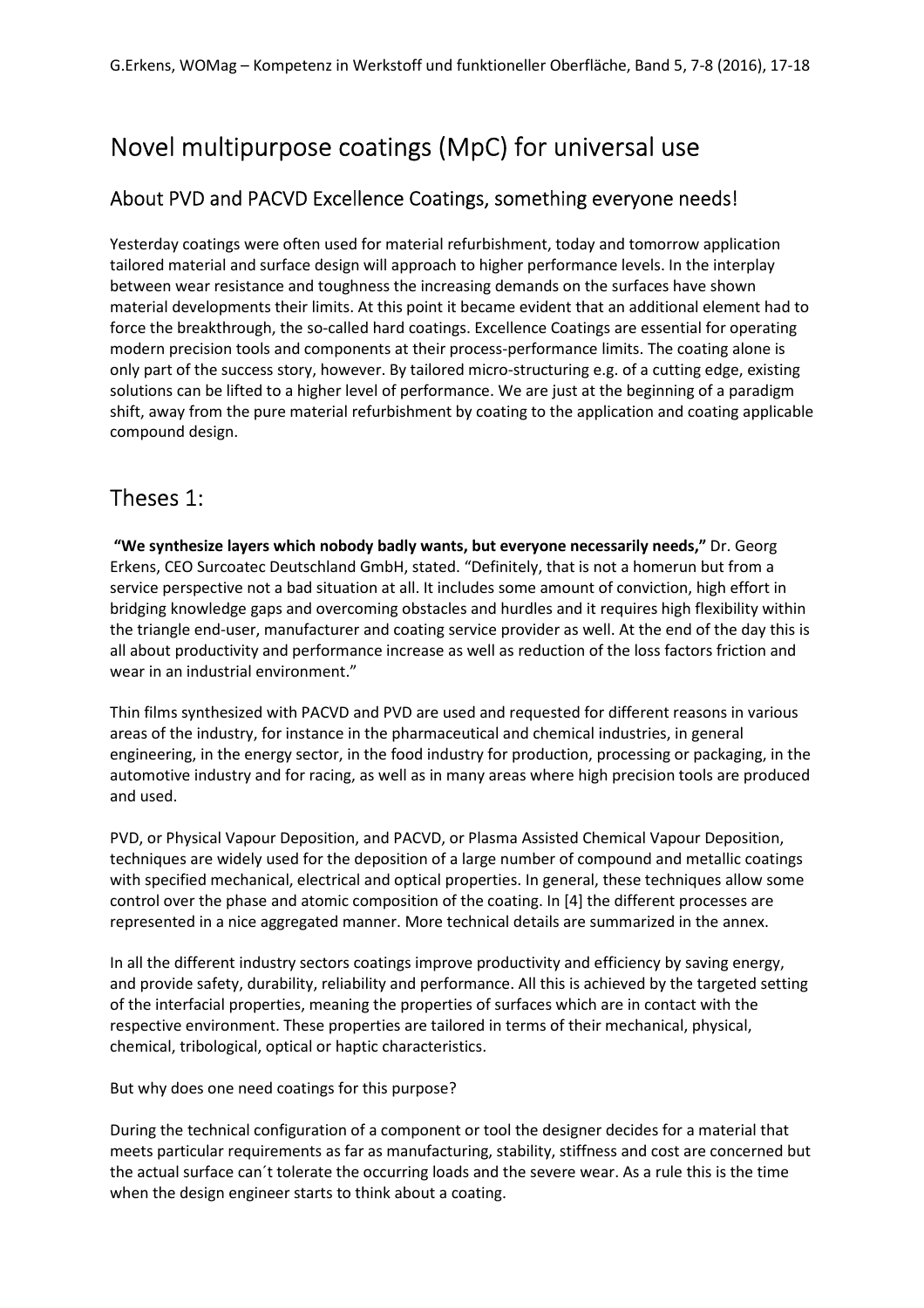The approach to combining outstanding wear resistance and high toughness has been the key for the success story of all innovative hard coatings. The development of hard coatings was closely linked to the development of cemented carbides. Until the 1950s intensive work had been going into the development of so called "sandwich carbides" with the objective to get a hard and wear resistant surface with a graded transition to a tough core. During that time the achievements have had little success and have resulted in a compromise to get close to the objective namely the laminate of a carbide body and a coating. First products were launched in the 1960s. That was the brake through of hard coatings. CVD coatings came first followed by PVD coatings later on. [1]

The necessity for using thin films can be summaries as follows: "Modern surface technology especially the thin film technology represents the same for engineering as the semiconductor technology for the IT sector. It is essential", Georg Erkens comments. "To operate components and precision tools at their limits laminates from base material and innovative thin films are of vital importance. The material engineer would have loved a solid state body which combines all the requested properties in itself. But in most cases that is not possible and if so most probably it won´t be affordable. This brings us to the second theses."

## Theses 2:

**"Material refurbishment was yesterday. Todays and tomorrows focus will be the application tailored material and surface design, more precisely, the application and coating deposition oriented design and surface structuring."**

What does it mean in detail?

The idea to design a coated component from the outset has not been enforcing yet. Most design engineers develop tools and components down to the last details and most specific for a certain application. Later on they often have to notice that it is not working and behaving as intended. To use a different material or to redesign the part is often difficult with respect to machinability and cost. This is the point where in many cases only one technical lifeline exists. The approach to a supposed solution often is, "well, then let´s make a coating."

As most components are not designed to this purpose, service provider are often facing new challenges. Parts have to be completely coated what generally is not possible in one cycle, complex masks are requested to protect areas against coating, undercuts should be coated what is not possible in most cases due to process characteristics, the surface roughness is too high or the material is temperature sensitive so the coating of best choice for the application can´t be applied as process temperatures exceed the limits given by the material, etc.

One of the most important issues that should be taken into consideration during the design phase right from the beginning are the changes of the overall surface properties a thin film induces, for instance the modified heat balance in the contact zone. Only this effect could make slight changes in the geometry necessary to lift the performance of the coated component or tool to full potential. Just a coating usually does not meet the demands. To get the best out of it a holistic lean approach is essential. One option could be that design engineers dig deeper into the thin film technology or they involve thin film experts already during the early design phases.

Currently designers still try to refurbish components and materials with a lot of effort by means of coatings.

Various different coating types come into play here, such as PACVD DLC (Diamond Like Carbon) and Si-based layers from the DC99® and STech® series that are applied onto components mostly made of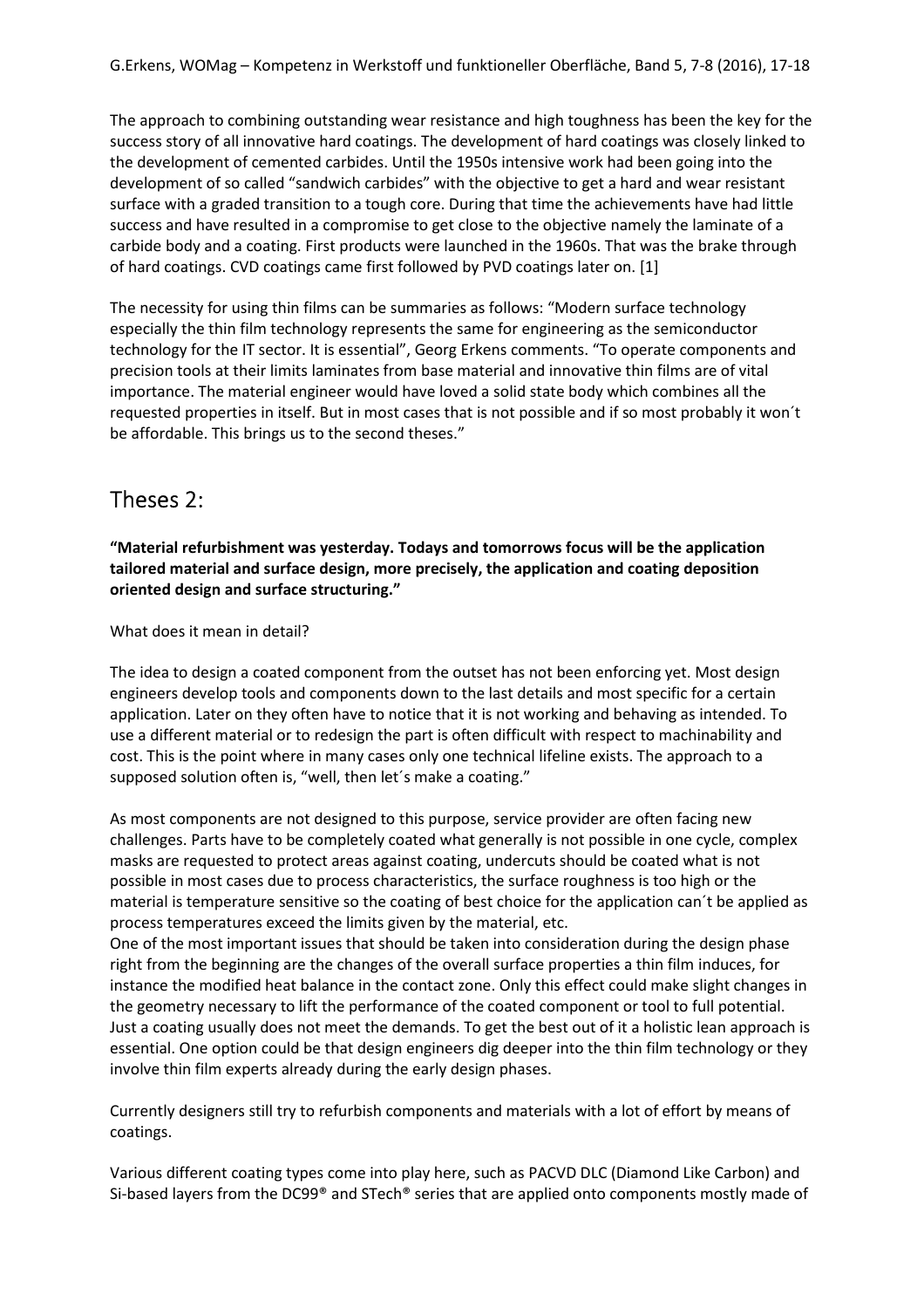temperature sensitive materials to reduce friction and wear. The layers are distinguished by corrosion-inhibiting, non-stick, easy-to-clean, anti-fouling, biocompatible and food-save characteristics. The amorphous microstructure of the layers applied guarantees high-precision reproduction of the specified surface topography of the coated component. "But to profit from all these outstanding properties, it is most likely that one has to modify the given surface structure of a component to be coated. No matter what industry sector we are talking about where friction, wear and material adhesion are essential loss factors, we are still on a corporate learning curve", Georg Erkens noted. "Here the tooling industry has been more advanced at present".



Figure 1: DC99® DLC layer: dense, compact and amorphous with a smooth as deposited coating surface. To achieve such a morphology and thus the corresponding properties a surface finish Ra<0.1µm of the to be coated component is demanded. The ball crater (right hand image) illustrates the coating design of the DC99® DLC layer



Figure 2: a) DC99® and STech® coated parts for the food industry; request: non-stick, reduced wear and friction, food-save b) DC99® DLC layer on a valve for the chemical industry; demand: ant-fouling properties, low friction coefficient and wear protection

One must break with old patterns of thinking and experiences gained from the past. Just taking a part from the shelf and think a coating on top should improve the performance is often a wrong conclusion. For instance where in the past rough or specifically honed surfaces were considered to sustain a stabile oil film in the contact zone, the Ra value should be less than 0.1µm if the part is considered to be DLC coated. At first glance this seems to be contradictory, but it isn´t. One needs a different perspective. To make best use of the beneficial properties of DLC films like wear protection in mixed friction areas, this is a must. Adapted film surface properties like the surface energy then can influence significantly the wettability with oil and maintain the oil film. There are many more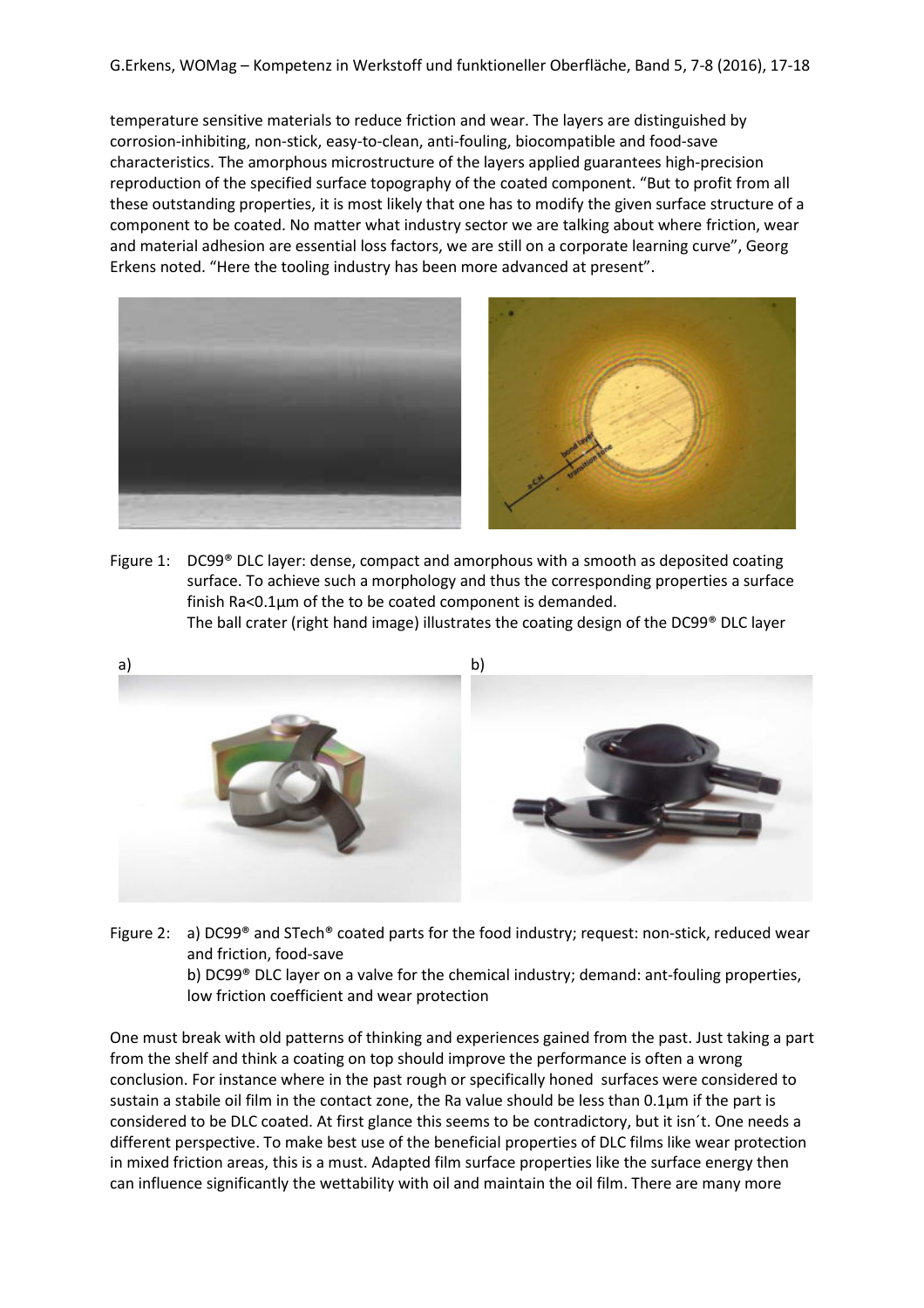examples where a change in thinking can be the key for success. Components should be designed best suited to the coating process and the application.

## Theses 3:

#### **"More Than 80% of the potential are concealed in preparation."**

The basis for the performance and quality of a precision tool are determined by optimal preparation of the geometry and surface structuring and thus before actual coating. Innovative production processes with the request for higher productivity by means of higher speeds and feed rates, hard and dry machining at increased processing data and thus increased removal rates or higher degree of forming are no longer possible without high performance Excellence Coatings.

It is necessary, to achieve functionally optimized tools, to identify the primary, application-specific wear and failure mechanisms and then counteract them systematically. Hardcoatings are an excellent way of reducing wear, friction and proneness to interaction (e.g. formation of built-up edges).

In the relevant standard, surface preparation is regarded as the cleaning and improvement of the varying as-delivered condition, to permit subsequent coating. Only a holistic examination of the "preparation + coating + finishing" complex furnishes the conclusion that preparation is an essential, quality-determining factor in making it possible to use a coated tool or component at its respective specified performance limit. Only thus can the full potential of a coated cutting edge, for example, be realized in the zone of interaction between the workpiece material and the tool. MpC (Multipurpose Coating) represents this holistic approach.

The advantages of the above mentioned holistic approach with respect to precision tools are:

- Stabilisation of the cutting edges
- Preparation of the edges for the coating deposition
- Reduction of chipping along the cutting edges
- Refinement the surface structure
- Removal of unstable micro defects
- Improvement of coating adhesion
- Reduce initial wear
- Reach steady process conditions at an early stage
- Achieve continuous wear propagation
- Get better workpiece quality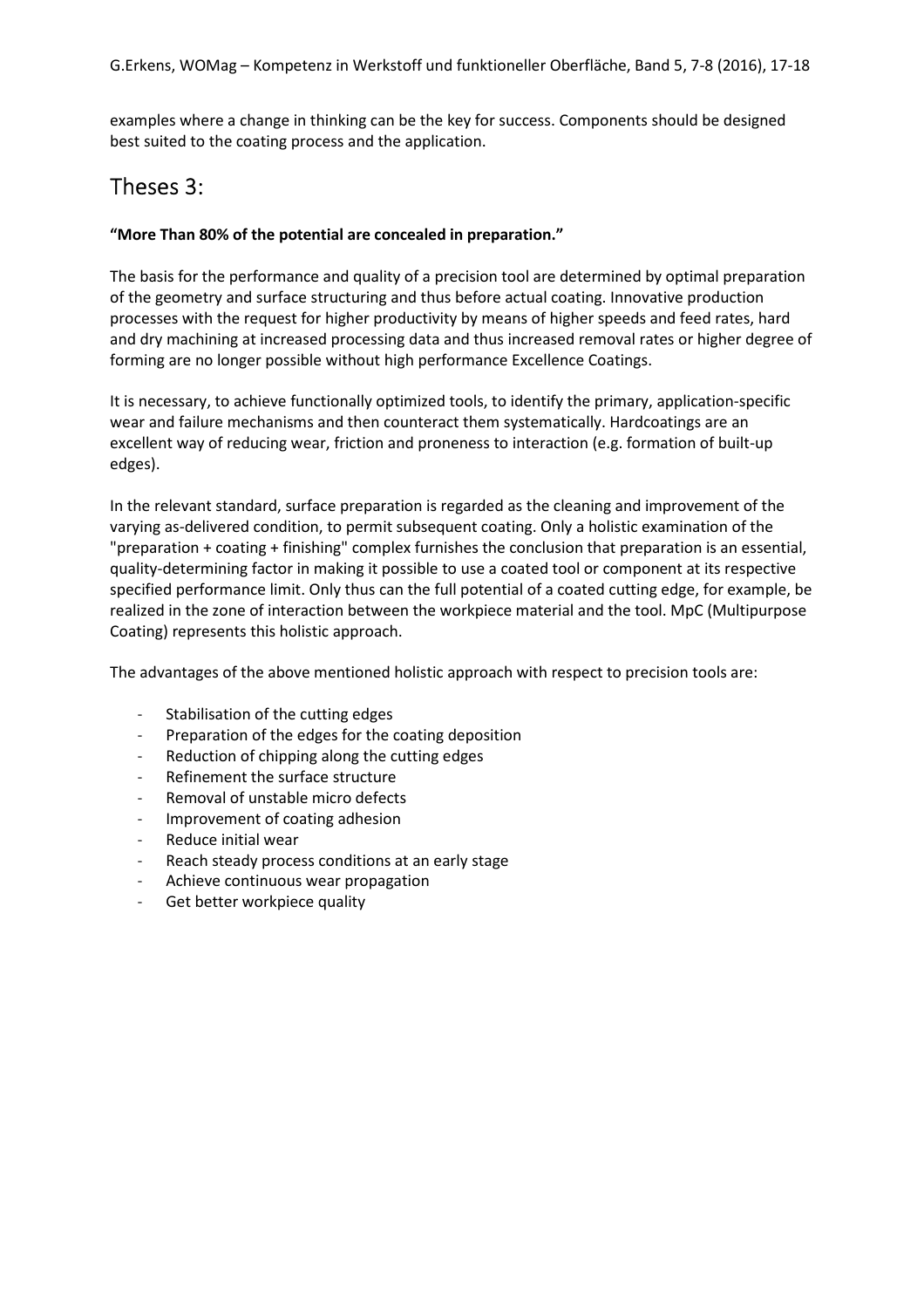

Figure 3: Part of an endmill: rake face and the primary cutting edge on the left hand side of each image. a) as delivered and b) prepared and as coated, not refined by finishing

Fig. 3a gives an impression of the primary cutting edge shaped to a very fine edge and the chipping at the secondary edge. The uneven shape and instability of the as ground edge are obvious. One can imagine that these instabilities will lead to uncontrolled breakages and cracks along the cutting edge during the initial phase of the cutting process. Coating such a cutting edge would not make sense at all. On one hand coating thickness has to be significantly reduces to get any chance of coverage and on the other hand when loaded the instable material will break anyway and hence the thin film. This effect could make the performance of a coated tool or the quality of the machined component even worth. It is not upon the coating but upon the overall mismatch of tool macro and micro dimensions and the application. Tool refinement by the holistic approach of preparation, excellence coating and finishing is the key. Appropriate preparation removes instable micro defects and loosely bonded carbide grains, removes chipping and leads to smoothed surfaces, best conditions for coating deposition and application. Performance during the running-in time where initial wear occurs is the decisive factor for hit or miss, meaning on which level continuous wear progression can be observed in the zone of stable cutting conditions. An optimized cutting edge stability results in less initial wear and thus in slower wear propagation. Fig. 3b shows the optimized micro geometry and surface in its as deposited state without final finishing.



Figure 4: Drill tip: increasing preparation intensity depending on the application from left (as delivered) to right. At present high performance drills are often chamfered and rounded. For drilling cast iron rounding of the primary edge in the range of 60-120µm is commonly used. Often it is precisely added to the primary edge by brushing manually or using robots.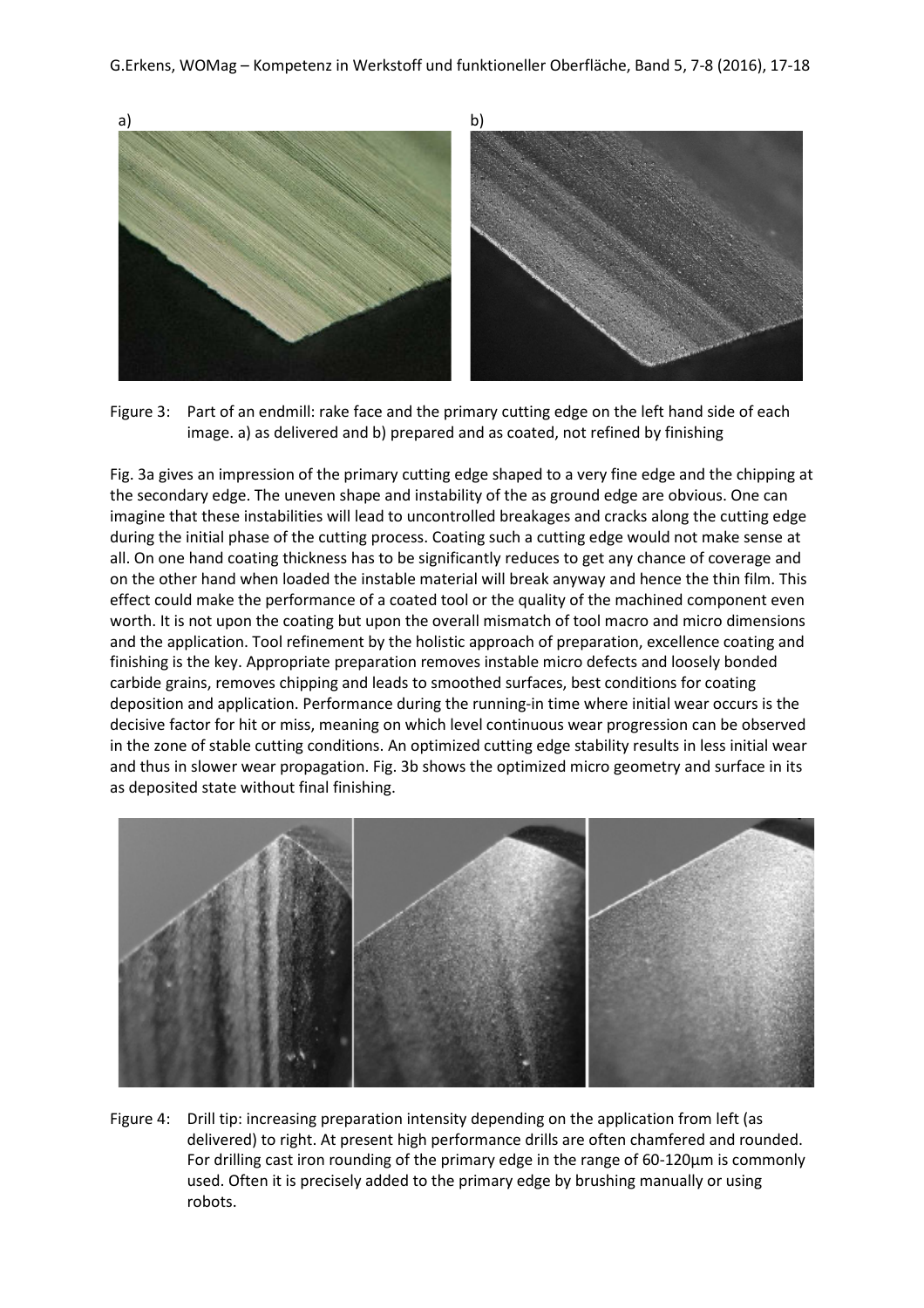Currently various technologies have been using for surface and edge preparation. Micro blasting, dry as well as wet, or drag finishing are widely used in production. These technologies are integral methods meaning main and secondary cutting edges, noses, rake and flank faces, flutes and land surfaces are treated at the same time with varying intensity. Edges and chamfers are rounded, surfaces are smoothed out and chipping is reduced. The preparation does not only refine the shape but also improves the micro structure and homogeneity of the surfaces. Fig.5 illustrates that in an impressive way for a drill bit.



Figure 5: Drill bit - tool surface micro-structuring and edge preparation

Such contoured and structured tools gain together with a thin film tremendous application performance leaps. One recurrent question is, how much rounding is a must to achieve best performance and to what extend is rounding allowed not to get a drastic decline in performance. It became apparent that different applications demand different degrees of rounding and chamfering or both together. In many applications the degree of rounding has been found in the range 15-20μm. What one probably can say is that the more exotic the material to be processed is, the more drastic the tool performance will drop when exceeding the optimal degree of edge preparation. What should be remarked here is also the fact that under such preconditions coating systems have to be revaluated. That coating what did not work before can now improve performance.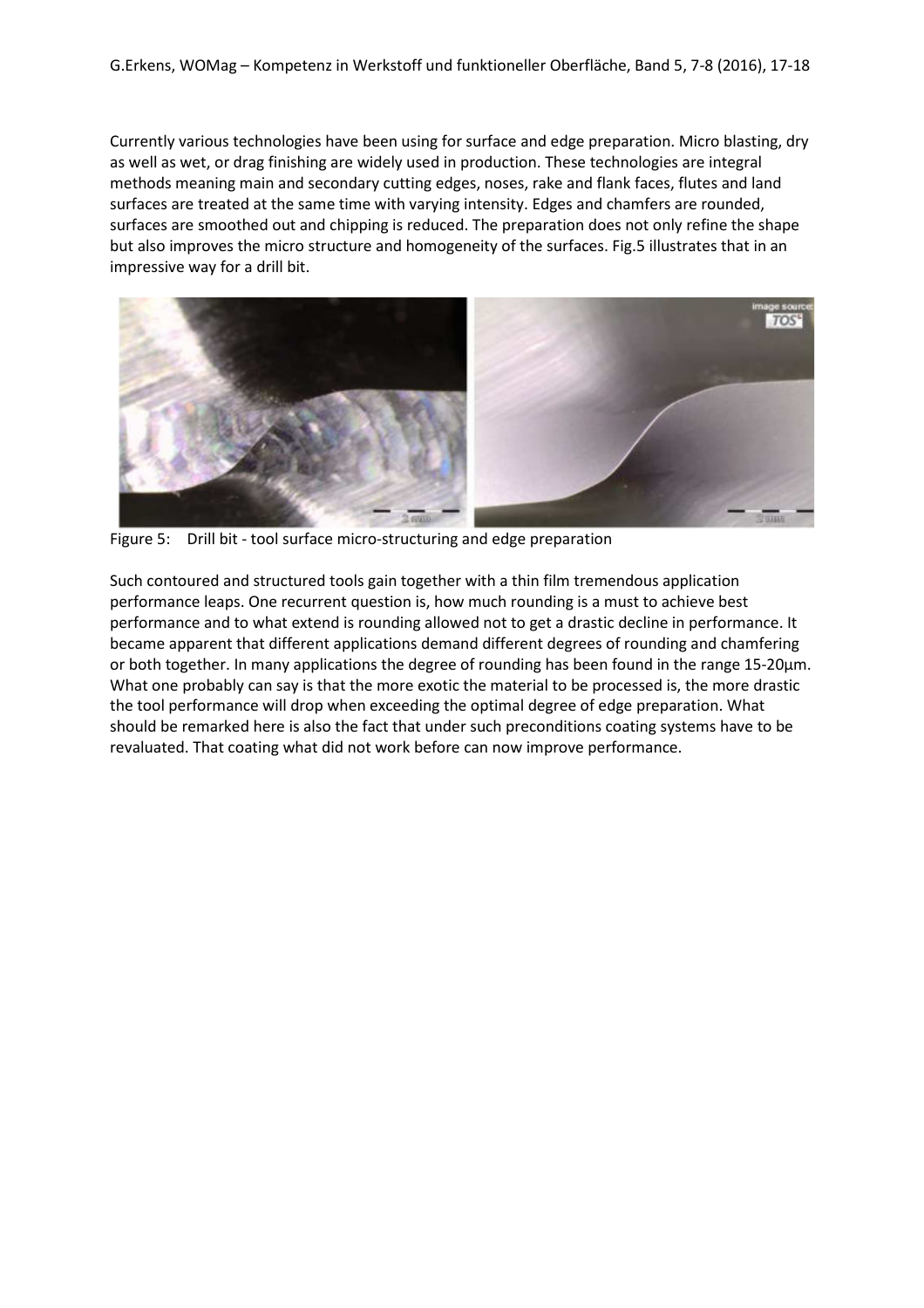

edge honing [µm]



Fig.6 just illustrates the dependency for a specific tool and a specific application. What has to be mentioned here is that the cutting forces increase when exceeding the optimal edge honing. The interrelations are pretty complex but what can be recommended is operating to the left of the optimum as it is the more safe area especially in the interplay between tool life, tool performance and quality of the machined component. For machining more exotic materials like Ti-alloys or Nibased alloys the graph would look different. For such applications the optimum is usually the limit. Exceeding this limit would lead generally to dramatic failure.

Edge preparation and surface structuring is neither restricted to any tool material nor to any application. Cutting tools, forming tools, punches etc. from high speed steel, hardened steels, cemented carbide, CBN, etc. can be optimized in the same way with varying characteristics. An interesting future approach could be the additive manufacturing processes where defined edge characteristics and surface micro-structures are being considered right from the beginning and produced accordingly.

## MpC Excellence Coatings, one coating many applications

In the place of "perfect preparation", novel Multipurpose Coatings (MpC) applied with innovative Arc technology and unique process management come into play. One coating, many applications. Based on various alloying elements inside the coatings properties, morphology, generally the crystal structure can be fine-tuned and adapted best to the purpose.

The synthesis of MPC layers is distinguished among other features by the approach to statistically interrupt the film growth by periodic parameter variation. This results in a nano-laminated and multialloyed layer structure and thus adjustable and altered film properties.

The MpC Excellence Films are multipurpose coatings for universal use, multi-alloyed and nanostructured. The coatings MpC\_1 to MpC\_3 are designed to build on one another by multiple microalloying to cover a wide range of different applications. One MpC type, the MpC\_1, is specifically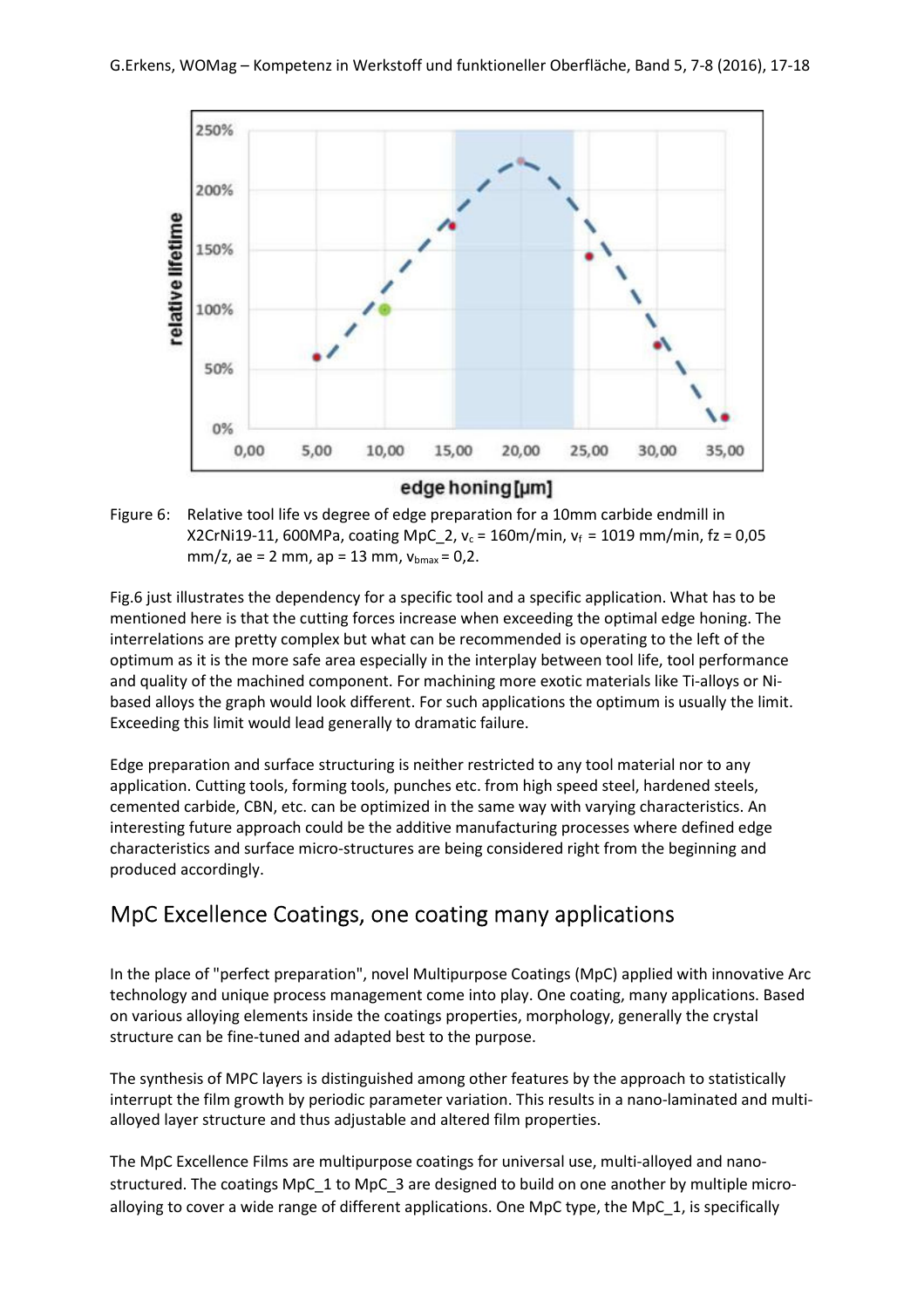designed for drilling operations for a wide range of materials. Based on this coating further microalloying formed another layer (MpC\_2) suited best for drilling and milling, and further refinement led to MpC\_3, a third variant particularly suitable for wet machining (drilling, milling and forming). Precondition for the universal use of these films is the optimized cutting edge and surface preparation and structuring.

The MpC thin films come along with all ingredients required for each application. All films from the MpC cluster are distinguished by high temperature resistance, high phase stability, low thermal conductivity and high hot-hardness. So MpC´s hold a certain amount of different alloying elements dissolved in the mixed crystal. This unique concept makes MpC´s universally applicable.



Figure 7: MpC\_2: leading edge preparation and surface structuring for enhancing tool performance and machining quality

Key is the overarching MpC concept, a unique production technology. Optimized edge and surface preparation not only before coating deposition but also during the coating process combined with a thin film for universal use and a surface finish process leads to impressive performance as illustrated in Fig. 7. Compared with the current reference not only the wear could be reduced significantly but also enhanced machining quality could be achieved. At the main cutting edge of the reference tool micro chipping along the cutting edges occurred and thus increased wear propagation and reduced machining quality due to improper edge preparation.

Another example should demonstrate the importance of considering the changed interfacial properties due to a high-tech thin film when interpreting test results. Blind hole drilling in carbon steel. The comprehensive MpC\_2 approach led to an increase in tool life of factor 2 compared with the current standard. To change the tool was not driven by tool wear but by decreasing machining quality. After double the life time a spiral scratch at the inside surface occurred that was not tolerated. Analysis of the drill showed nearly no wear at the main cutting edge and the nose but mirco breakages at the secondary edge. These breakages caused the spiral scratch during drill removal. Experts found that coating properties like low thermal conductivity and low coefficient of friction especially in the flute changed the heat balance inside the hole and the interplay between workpiece material, coated drill and chip. More heat was removed with the chip thus thermal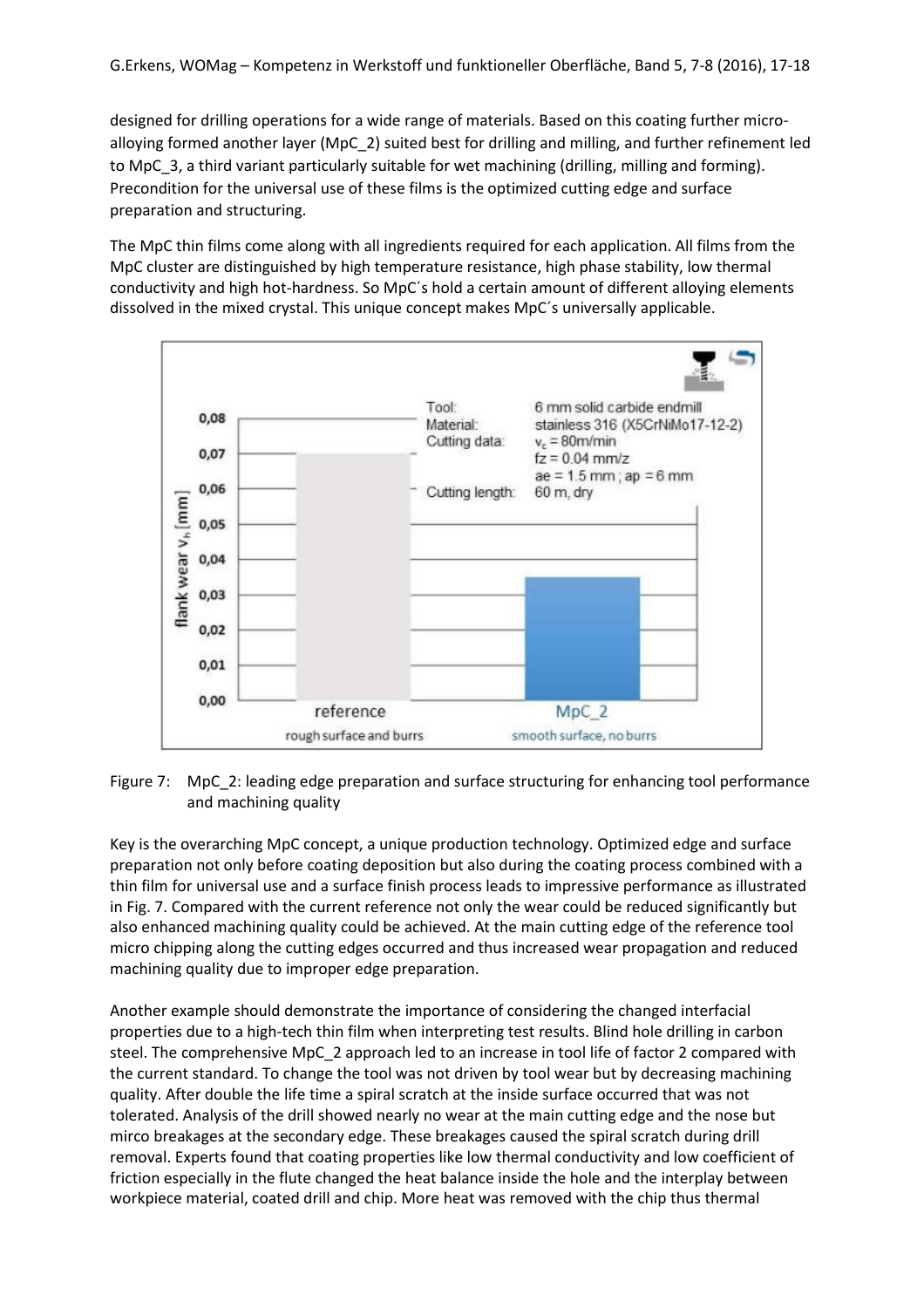expansion of the tool itself and the workpiece material was reduced. As a result the diameter of the hole in the opening was already slightly too small for the drill diameter. This caused after a certain time these micro breakages. After increasing slightly the taper of the MpC\_2 coated drill the performance could be increased to a factor of 4 compared with the standard. So a nice example that the interfacial coating properties like thermal conductivity and coefficient of friction have to be considered when optimizing a coated tool.

An important property of thin coatings is their plasticity yield stress. This property is of practical importance because it can affect the reliability of thin film coated components. In terms of micromechanisms, thin films plasticity can be influenced by the dimensional constraint on dislocation movement, which results in pronounced size effect. One elegant way to design the plastic properties of a coating is by micro-alloying [2], as considered for the multipurpose coatings.

One important step in new coating engineering is the development of nano-structured materials. These are in general characterized by special properties in terms of the related process technology and the final product. The nano-structured materials are predominantly marked by the interfaces between the coating forming grains, where different physical and chemical rules are valid. By manipulating atoms, molecules and molecule clusters through micro-alloying, nano-structured materials are changed in a way not characterized by the homogeneous volume as traditionally known. The properties of nano-structured materials are, thus, not anymore material specific but dominated by the structure itself. As a result, better means are provided for tailoring of demands specific properties and coatings. For example, nano-crystallites (1-10) nm incorporated into a matrix delimit the dislocation mobility, turn around occurring cracks, and limit the crack propagation and increase the hardness [3]. The high ratio of grain boundaries causes a macro-ductility due to shearing strain of the grain boundaries across nano-pores and crack meshes that open up along the grain, and results in coatings with a high toughness [2].

An application specific surface and edge preparation, a top of the edge coating solution for universal use, like the MpC´s, with an innovative and outstanding coating design and a finishing to structure and smooth out the coated surface are strong determinants for success. MpC layers are unique due to their characteristics and universally applicable where previously various layers had to be used. "MpC is our comprehensive approach considering the surface and geometry integrity based on specific preparation methods and the adequate adjustment of relevant deposition parameters", Georg Erkens summarizes, "edge rounding, micro-structuring and high-end coating in harmony with the application, that is processing in perfection."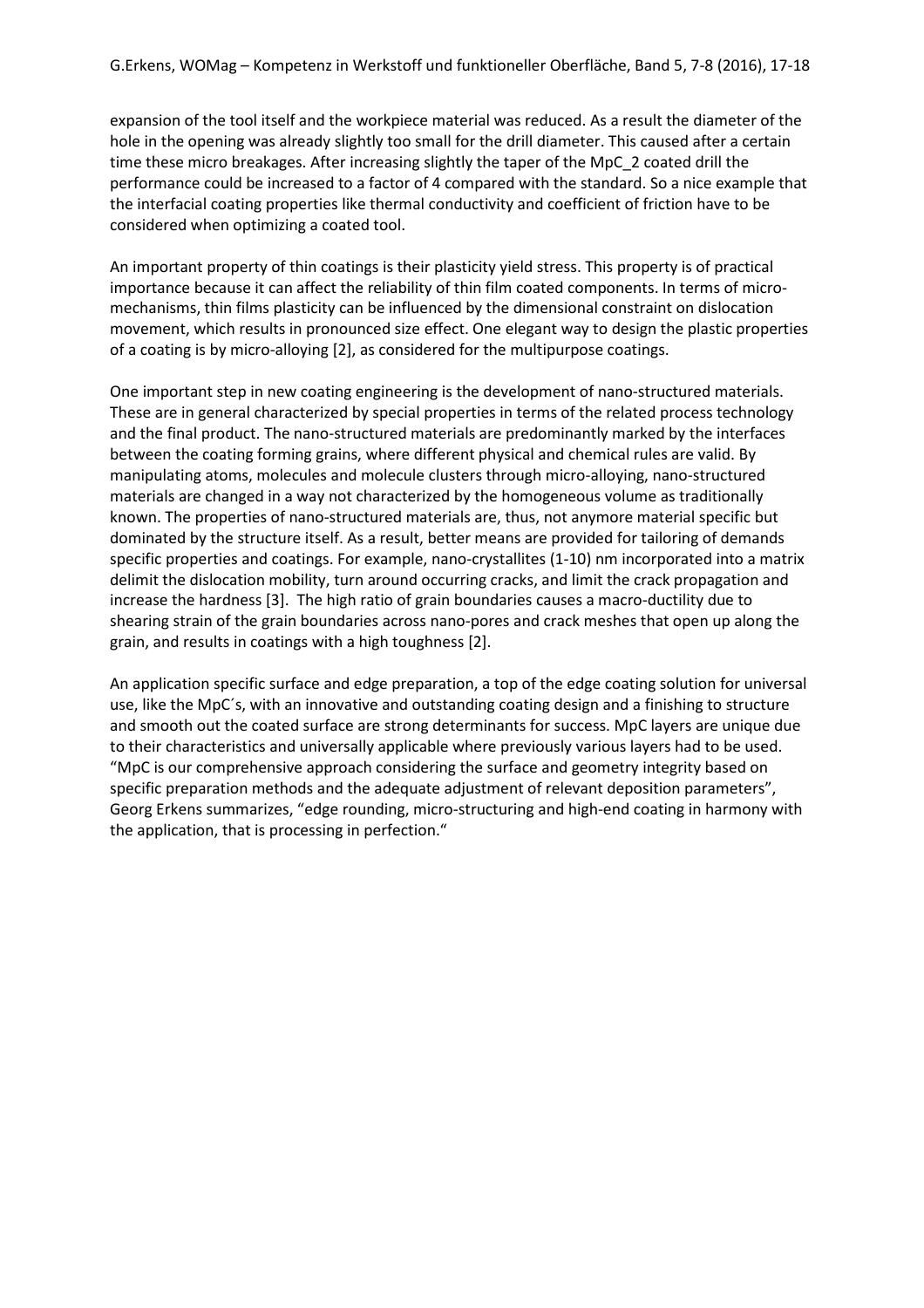## Technical annex: Thin Film processes

### PVD Processes

The acronym "PVD" is used to designate a group of vacuum-assisted processes for deposition of layers in which layer growth is definitively influenced by an evaporation or sputter process with the assistance of excited atoms and molecules and/or ions generated in plasmas. At least one part of the particles involved in layer growth possesses energy greater than the thermal energy of evaporation. The aim of these processes is the deposition of thin layers composed of (primarily) metals, alloys, nitrides, oxides, carbides, borides, sulphides, silicides, fluorides and mixtures of these. Layer thickness ranges from a few 10 nm to a number of 10  $\mu$ m.

The coating devices generally consist of a chamber, a vacuum-pump stand for generation of a high vacuum in the chamber, and the necessary control and instrumentation systems. The most important elements are the coating source (evaporator or sputter source), including the associated power supply, the substrate holder and its power supply, and the process-gas inlet. Instruments for measurement of temperature and radiant heaters are also needed. Arc PVD and magnetron sputtering have become established over other PVD processes in anti-wear applications. [4]

#### Arc PVD

In Arc PVD, an electrical discharge between two electrodes (an anode and a cathode) occurs in a vacuum. The current-conducting medium is essentially the ionised vapour of one of the two electrodes. The evaporation process may take place at the cathode (cathodic Arc PVD) or at the anode (anodic Arc PVD).

Cathodic Arc PVD, the Arc technology with greatest industrial significance, is initiated by means of an ignition plasma between the cathode (the material to be evaporated) and an anode (the chamber wall in many cases). The ignition plasma can be generated using various methods including, for example, an interruption Arc, laser evaporation or a high-voltage flashover Arc. A stream of electrons of a few 10 to 100 A is generated and flows through the cathode, melting its surface. The integral electron flux is composed of fractal individual fluxes, with the result that the material is melted locally. This effect occurs simultaneously at various points on the surface of the cathode. Cathodic Arc PVD is generally used for the evaporation of metals such as Ti, Al or Cr, and their alloys, such as AlTi. Arc discharge is also capable of evaporating carbon, for deposition of extremely hard amorphous carbon layers (ta-C). The corresponding reactive gases must be admitted to hardcoating processes, in order to permit deposition of nitrides such as AlCrN, carbides, oxides and mixtures of these [4].

Around the globe, Arc technology commands around 85% of the overall PVD coating market for precision tools. This will also remain the case in the future, essential reasons for this being, without doubt, the continuous intensive further development of processing and evaporator technology, the long life-cycles of the existing machines and in general the installed base. Such machines can also be successfully retrofitted with further optimised components to upgrade them to the latest technological standards. Modular system concepts amplify this trend.

#### Advanced Arc Technology, HiPIMS

Recently, different new approaches have been employed to give added control over the phase composition and the quality of high performance PVD coatings.

Arc technology has been the predominant technology for tool coating. The installed base for PVD tool coatings is dominated by the Arc technology and this will not change within the next decades because of the installed base itself and the ever improving evaporator technology. Novel Arc evaporators are supplied with a complex adjustable magnetic field using permanent magnets or electrical coils that makes sure that the Arc spot does not stay in the same spot for too long. The high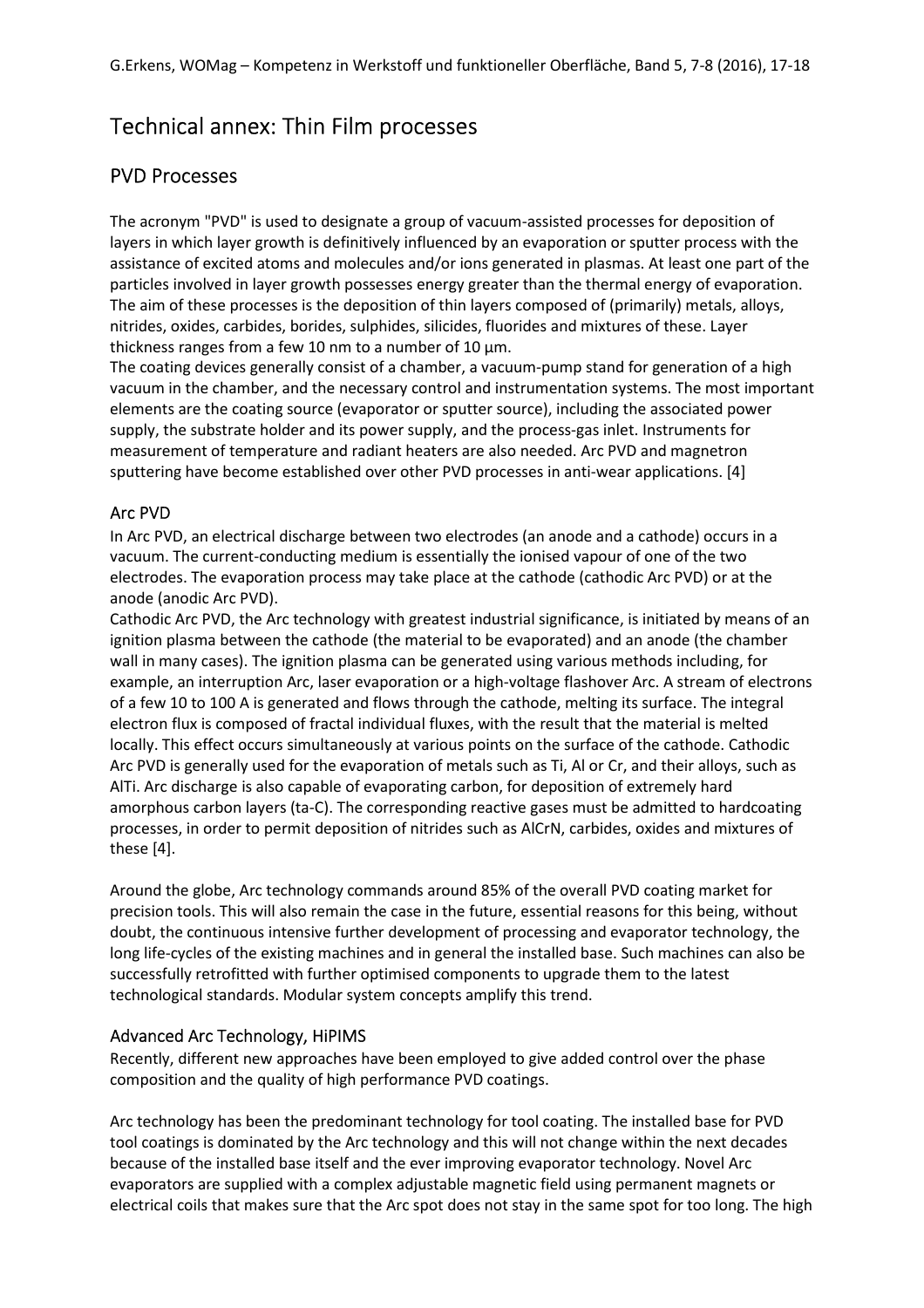magnetic field strength results in an increase of plasma activation. As a result the spot size decreases and thus the droplet emission can be kept very low and the coatings become much smother when compared to conventional Arc evaporation.

Sputtering technology has only been playing a minor role in tool coating. Recent research work focused on a sputtering variant called HiPIMS (High Plasma Impulsed Magnetron Sputtering). In HiPIMS or HPPMS, high power pulsed magnetron sputtering, high peak power unipolar pulses are applied to the target (cathode) resulting in high peak electron densities (up to  $6\times10^{19}$  m<sup>-3</sup>) in the target's vicinity [2].

Power densities ranging from a few 100 to several 1000 W/cm<sup>2</sup> are used in pulsed high-current sputtering (HPPMS, HIPIMS, HCPMS and HIPAC). Continuous operation of such a process is not possible, since the target would overheat. At short pulse durations, pulsed powers frequently reach the MW range. Pulse duration is generally between 25 and 250 µs, above 1000 µs only in rare cases. The intervals between pulses are generally a few milliseconds. Pulses of frequencies of 10 to 100 Hz are used in many instances. Ionisation of the sputtered material in the plasmas may reach approximately the same values as in cathodic Arc PVD (a few 10 to practically 90 %), depending on the target material and the pulse form. This permits, in particular, the deposition of tightly packed layers. The layer structure is compacted as current density at the target rises. As in cathodic Arc PVD, morphologically dense layers can be deposited at low substrate temperatures. With an optimised deposition process, the layers are free of droplets, not necessarily free of defects, and less rough than Arc PVD layers. It is a complementary technology to Arc PVD, particularly as a hybrid process used in one and the same PVD system. [4] To achieve higher dc power densities or higher pulse power levels magnetrons, no matter whether planar or rotatable, have to be redesigned in terms of much better cooling or controlled target surface temperature.

HiPIMS as stand-alone solution might be interesting on lab scale but not when efficiency, productivity and cost are the predominant driving factors. It would make the already poor energy efficiency of magnetron sputtering, where more than 90% of the input power is transferred into heat and cooled away [5], even worth. As stand-alone solution it is not and won´t be competitive in tool coating. For HiPIMS there could be some niche applications. To coat temperature sensitive materials the low temperature deposition and the combination with PAVCD could become a scope of application where HIPIMS will substitute in part conventional sputtering [6]. HiPIMS could make sense in a Arc- HiPIMS hybrid configuration. This is a way of being able to synthesis material combinations that can´t be achieved with straight Arc and keeping the ion-toneutral ratio of the evaporated species on the highest level as well. [6]

### PACVD - Plasma-assisted chemical vapour deposition

Plasma-assisted CVD (PACVD) takes place at significantly lower temperatures than thermal CVD. The energy necessary for activation of the gas is supplied by means of high-energy ("hot") electrons in the plasma. Plasma excitation (the generation of effectively free electrons, ions, radicals and excited particles) is accomplished by means of glow discharges (DC voltage, pulsed DC voltage, mediumfrequency, radio-frequency) or by means of microwaves. A positive feature is the relatively low dependency of the coating on geometry; this permits uniform coating even of narrow bores and complex geometries without rotation of the components. It is possible, essentially, to differentiate two industrially significant spheres of application:

- Deposition of classical hardcoating layers (TiN, TiCN,  $Al_2O_3$ ) using a combination of plasmaassisted and thermal CVD in the 400 to 600° C temperature range.
- Deposition of hard amorphous carbon layers (DLC layers) using PACVD at temperatures below 200° C on the basis of pulsed glow discharges/high-frequency discharges and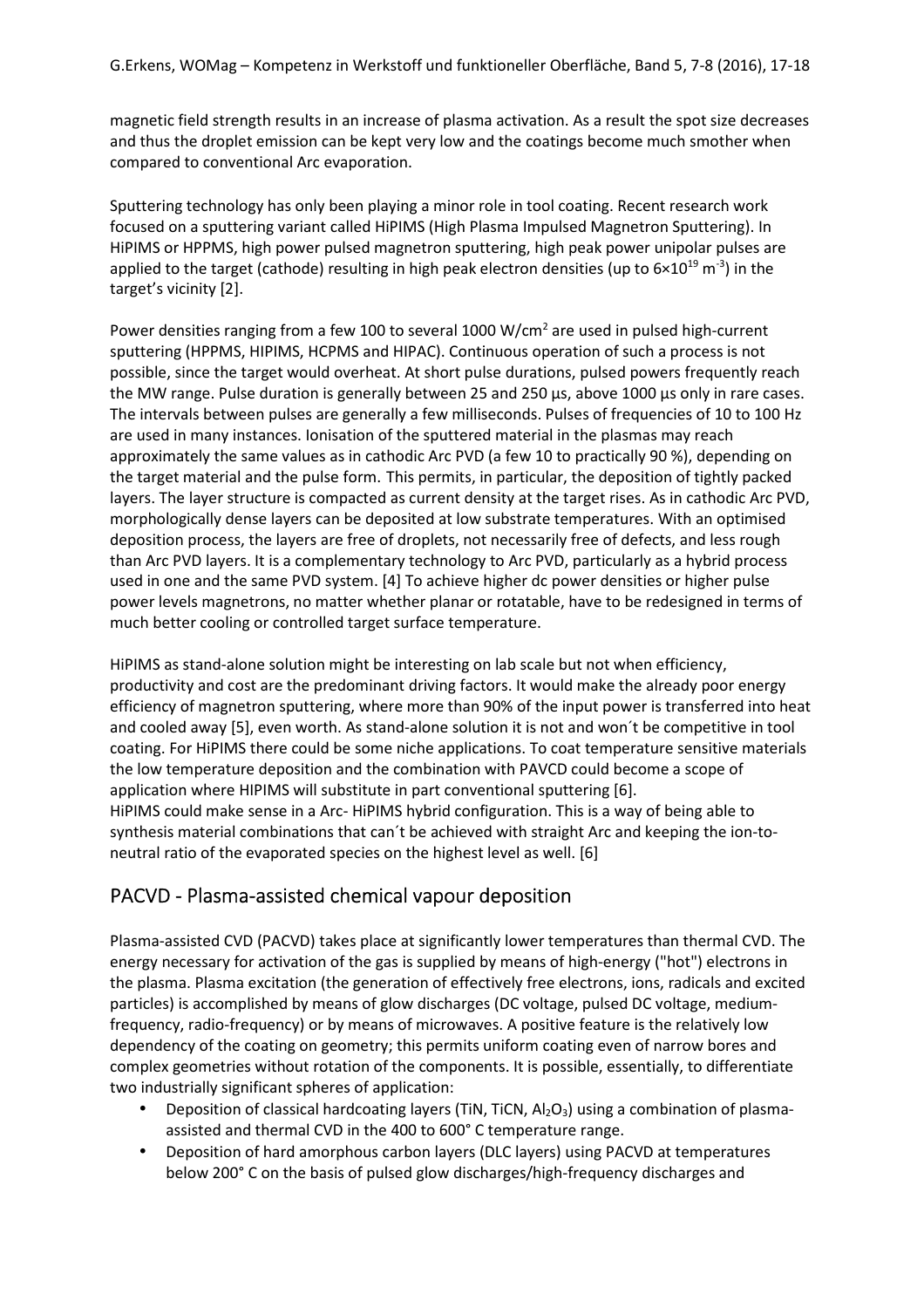precursors such as C2H2, hexamethyldisiloxane (HMDS) and tetramethylsilane (TMS), among others. [4]

DLC layers generated using PACVD are characterised by low coefficients of friction and a scalable surface hardness and surface energy. The PACVD process is frequently combined with a PVD process in order to permit doping of DLC layers and to generate complex layer architectures especially of components that require high load carrying capacity. [4]

#### CVD Processes

The abbreviation CVD is applied to processes which are used for the deposition of a layer on a substrate from the gas phase by means of reactions of gas phase constituents. CVD processes are basically subdivided by the way how the chemical reactions are activated (energy input). A distinction is mainly made between thermal activated processes (Thermal CVD), plasma activated processes (PACVD) and photon activated processes (e.g. laser induced CVD). In thermal CVD, the energy input is accomplished by supplying heat, but by excitation of the gas in a plasma in plasma assisted CVD. These two types of CVD processes can also be combined with each other. For Thermal CVD one differentiates between high temperature CVD (HTCVD T>900°C), mid temperature CVD (MTCVD 600°C<T<900°C) and low temperature CVD (LTCVD T<600°C).

The gases added as reactants are referred to as "precursors". These are fed into a reactor and activated by means of sufficient input of energy, with the result that reactions which cause layer generation occur. Layer production can be loosely subdivided into the following reactions:

- transportation of the gaseous reaction constituents towards the substrate by convection of the gas, appropriate gas routing being necessary
- diffusion of the reactants towards the substrate surface
- adsorption of the reactants on the substrate surface
- reaction, with layer generation and the formation of volatile reaction products
- removal of the volatile reaction products by means of induced convection.

A special property of all CVD processes is their more uniform layer deposition compared with PVD. CVD processes are therefore also suitable for coating three-dimensional surfaces of complex shape such as extremely textured surfaces – even with undercuts – or hollow parts which require uniform coating on their interior surfaces [4].

To meet the continuously increasing demands of innovative manufacturing processes also in CVD technology a lot of activities are on the way especially in terms of milling. Milling has not been such a domain for CVD films because of the predominant tensile stresses causing cracks inside the films and on the surface. To meet the requests of advanced milling operations impact and thermal shock resistance of the films has to be improved. Recent advances in the field of CVD layers are based on new layer combinations, on the combination of classic HT-CVD and MT-CVD technology, on the reduction of the tensile stresses, on the synthesis of layers that show zero or compressive stresses and on methods to post treat and finish the layer surface. By texturing of CVD layers, meaning, by influencing the crystal shape and form the coating properties and thus the performance should be improved. The modifications in the textures cause anisotropy of the crystal properties. For metal cutting hardcoatings with texture-related higher hardness and oxidation resistance, a lower coefficient of friction, reduced thermal conductivity and higher elastic modulus are first choice [1]. Blasting technologies using different media are used to treat the coatings after film deposition. Using these techniques tensile stresses or zero stress could be turned into compressive stress. The